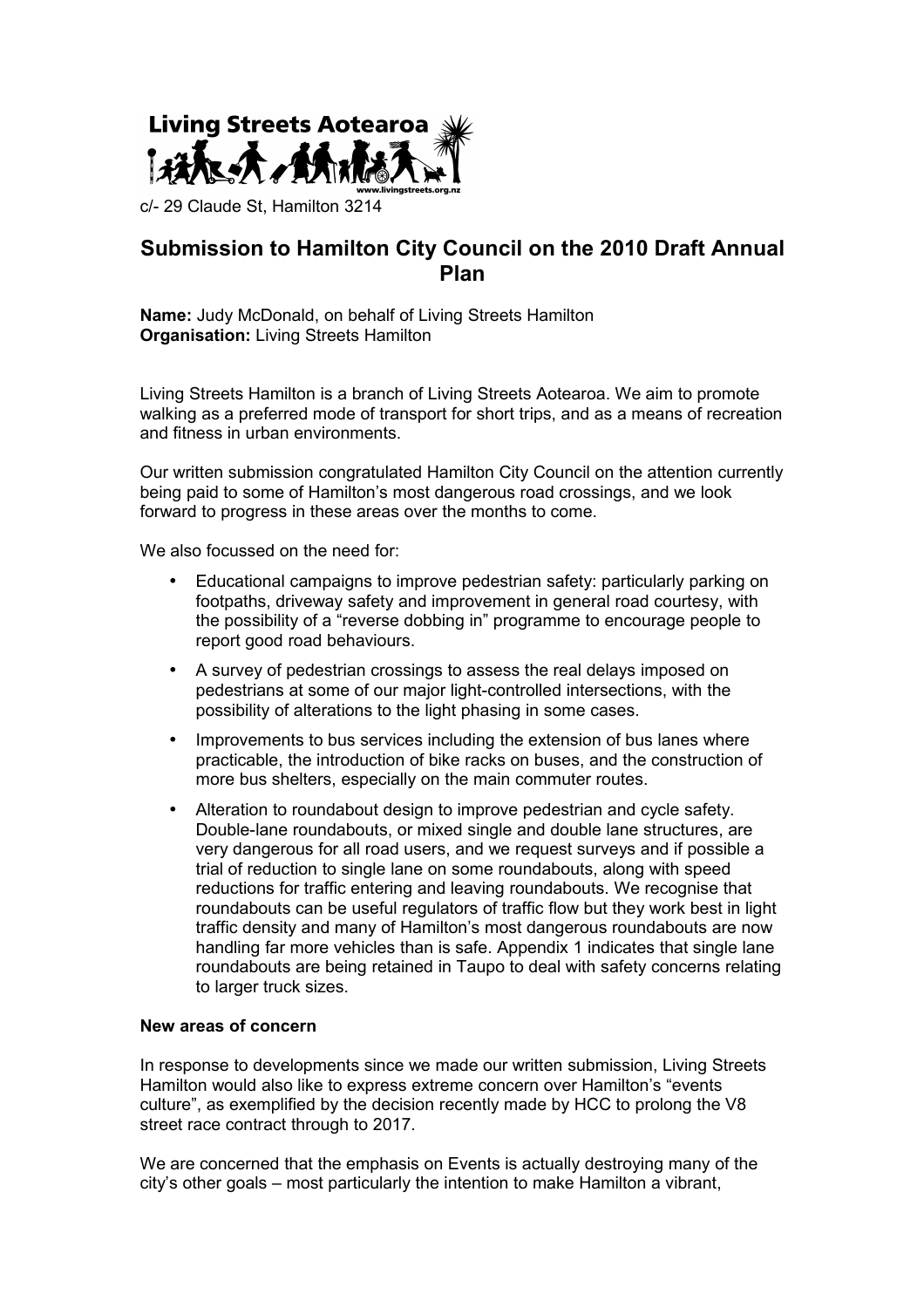attractive city which encourages business investment and innovation. Events such as the V8s in fact suck money from council coffers for no permanent return. The V8s also render large areas of the central city unattractive for between two and three months each year. And if you want a park in the CBD, just go there on V8 weekend. The Hood Street bars may do a roaring trade after dark, but the vast bulk of CBD retailers are not gaining from the event.

The people who live and work in Hamilton and who set up businesses here are the ongoing source of prosperity and liveliness for the city. We are concerned that the long-term wealth-generators and innovators the city claims to want are probably being discouraged by the underlying culture personified by the V8s. The fundamental liveability of Hamilton is at risk of being eroded by our attempts to develop an "event culture", which increasingly seems to involve massive debt loads and great vulnerability to economic fluctuations which are beyond the city's direct control.

Our organisation has always been opposed to the V8 event on the grounds of its lack of sustainability both environmentally and financially, and the message it is conveying within the country and internationally about Hamilton's priorities. Keeping up the profits for on-course caterers, local bars and the escort agency industry does not produce the most savoury impression of our city, and is likely to promote the hicktown image that we otherwise try so hard to escape.

V8 street racing has proved to be a poor economic performer in many cases, and research indicates that in Australia most events continue thanks to state government subsidies. Even then there are complaints about the waste of tax-payer money. There are very few cases of single cities pouring the kind of funding into the event that Hamilton has (see appendix 2). Note that Townsville, of almost identical size to Hamilton (143,000 in 2006 when negotiations were in progress), felt it could not contribute more than \$3.5 million to the cost of setting up a V8 street race. The annual contribution was then to be a maximum of \$500,000.

It is therefore galling to have the decision to prolong the agony taken behind closed doors, and presented to the Hamilton public as a done deal. While we appreciate that withdrawing from the event now is a guaranteed loss, we have little confidence that continuing with it will recoup those losses. The previous organisers had their personal livelihoods on the line, yet they have failed, to the extent of losing property and still failing to pay outstanding debts. Despite attempts to persuade the city that future events will be vastly bigger, brighter and more attractive, we are still dealing with car racing, and this has a limited audience, particularly after the first few years. Making the event bigger and brighter will also require more money. This seems to be a significant gamble with public funds, which could be better used in many other ways, with much greater ongoing good for the city. The nearly \$10 million of as yet unrecovered council input could have gone a long way to producing the vibrant, thriving central city and productive arts and science milieu that council claims to want. It would also represent over three times the current HCC budget for walking and cycling infrastructure, and could allow the council to fulfil its declared aim of "giving greater priority to the needs of pedestrians and cyclists', as stated in the Transportation and accessibility section of "Fast Forward".

**We request** a public referendum, with full disclosure of projected costs for the event, and a clear analysis of attendance figures including numbers of visitors from outside Hamilton. At present the council appears to be relying on a "continued economic growth" world philosophy, which seems a little uncertain in the light of ongoing financial problems in the USA and Europe.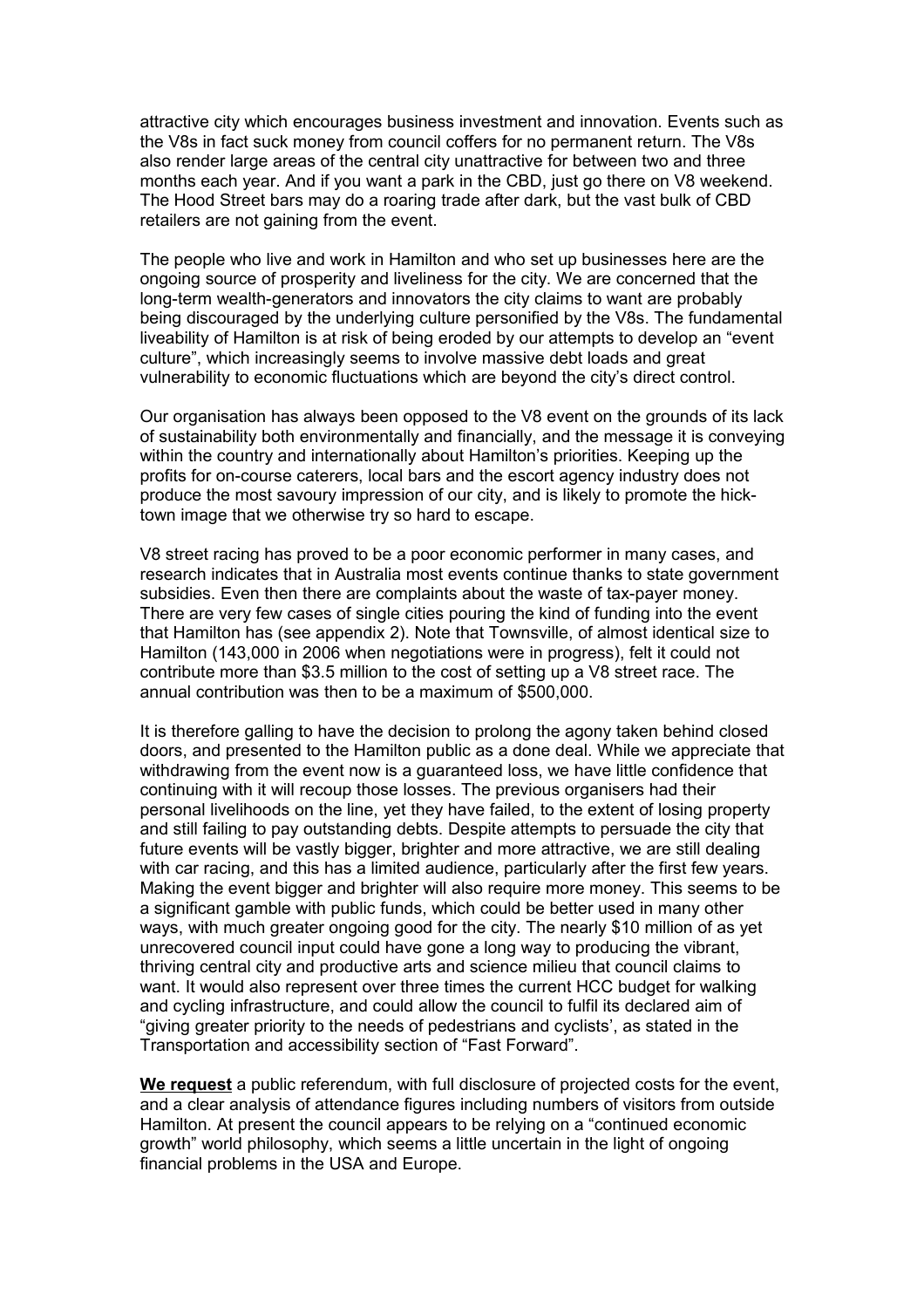## **Cultural activities, Hamilton V8 races**

**2008:** V8 spectators give their approval to the work of model Colleen Davis who posed naked in a Hamilton shop window after Saturday's racing. (New Zealand Herald article and photo)

**2009:** The sex industry was one of many to cash in, with one escort agency bringing in eight extra women to cope with the arrival of fans.

Graeme, of Platinum Escorts, advertised in newspapers in Auckland and the Bay of Plenty for escorts to work at the V8s and received more than 50 responses.

[www.nzherald.co.nz/v8-supercars-hamilton-400/news/article.cfm?](http://www.nzherald.co.nz/v8-supercars-hamilton-400/news/article.cfm?c_id=1501813&objectid=10567355) [c\\_id=1501813&objectid=10567355](http://www.nzherald.co.nz/v8-supercars-hamilton-400/news/article.cfm?c_id=1501813&objectid=10567355)

## **City attractions during the V8 races**









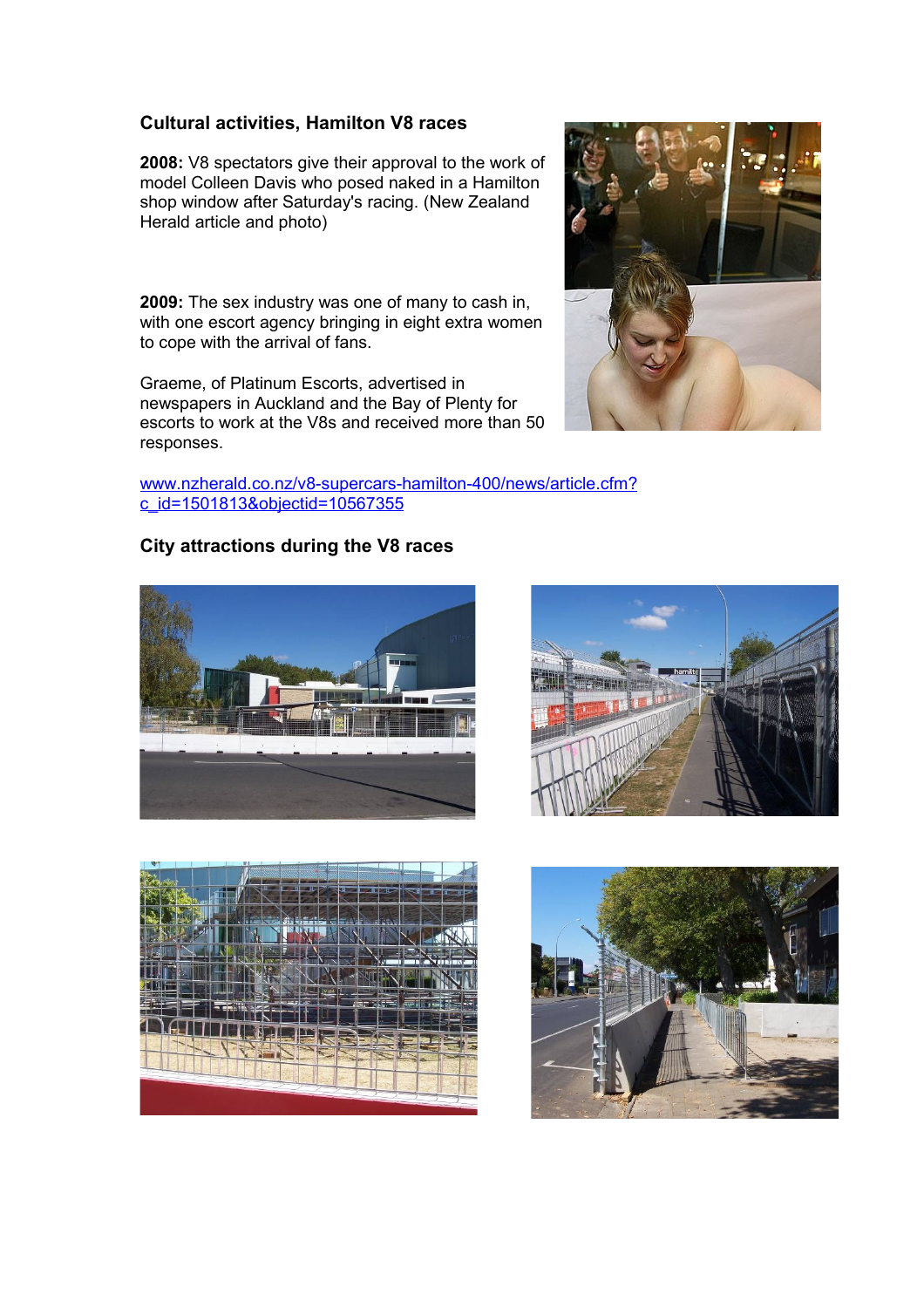# **Appendix 2: V8 experiences in Australia**

## **1. Homebush, NSW. Background from 2008**

http://www.facebook.com/group.php?gid=28271084123 Name:

The People versus V8 Homebush Street Race Category: Sports & Recreation - Automotive & Racing

Description:

To oppose the reckless decision of the NSW Government to spend upwards of \$30 million to support a V8 street race at Homebush.

A permanent race circuit exists less than 20 km from the Homebush facility yet V8 Supercar Australia and the NSW Government have conspired to build a temporary race track 3 days a year.

Motorsport street races have a history of failure in terms of economic benefits and attracting spectators. A prime example was Canberra's exploration in V8 Street racing from 2000-2002. This event lost heavily and was reported to have over estimated on economic benefits and spectator numbers during the planning phase of the event.

#### **By 2009, the outcome was as follows:**

The **Homebush Street Circuit** is a temporary street circuit around the former Olympic precinct at Sydney Olympic Park, Sydney, New South Wales. The track was used for the first time at the final round of the 2009 V8 Supercar Championship Series, the inaugural Sydney 500.<sup>[1]</sup> NSW premier Nathan Rees expected that the 2009 Sydney Telstra 500 would attract over 15,000 visitors from interstate and <mark>overseas<sup>[3]</sup>.</mark> It has an identical format to the Clipsal 500, with two 250 km races, one on Saturday, and one on Sunday.[]The Sydney Telstra 500 was launched on May 16, 2009, at Martin Place in Sydney. The launch began with six V8 Supercars driving across the Sydney Harbour Bridge in the morning.

*"Today is the most significant day in the 12 years of V8 Supercar racing,"* quipped V8SA Chairman Tony Cochrane shortly after the newly appointed NSW Premier, Nathan Rees had confirmed his government's intention to sign a five-year, \$30 million dollar contract to provide the infrastructure and services for the event.

The rest of the annual event costs, and thus the risk, will be borne by V8 Supercars Australia.

Premier Rees confirmed that, while he would have preferred to finalize the contract completely within the context of the new State mini-budget now being prepared by his government, time was an issue: *"So, we have taken the decision now to be involved, and the final contract will be completed soon. If we had not taken this decision, the event would have been lost to Sydney."*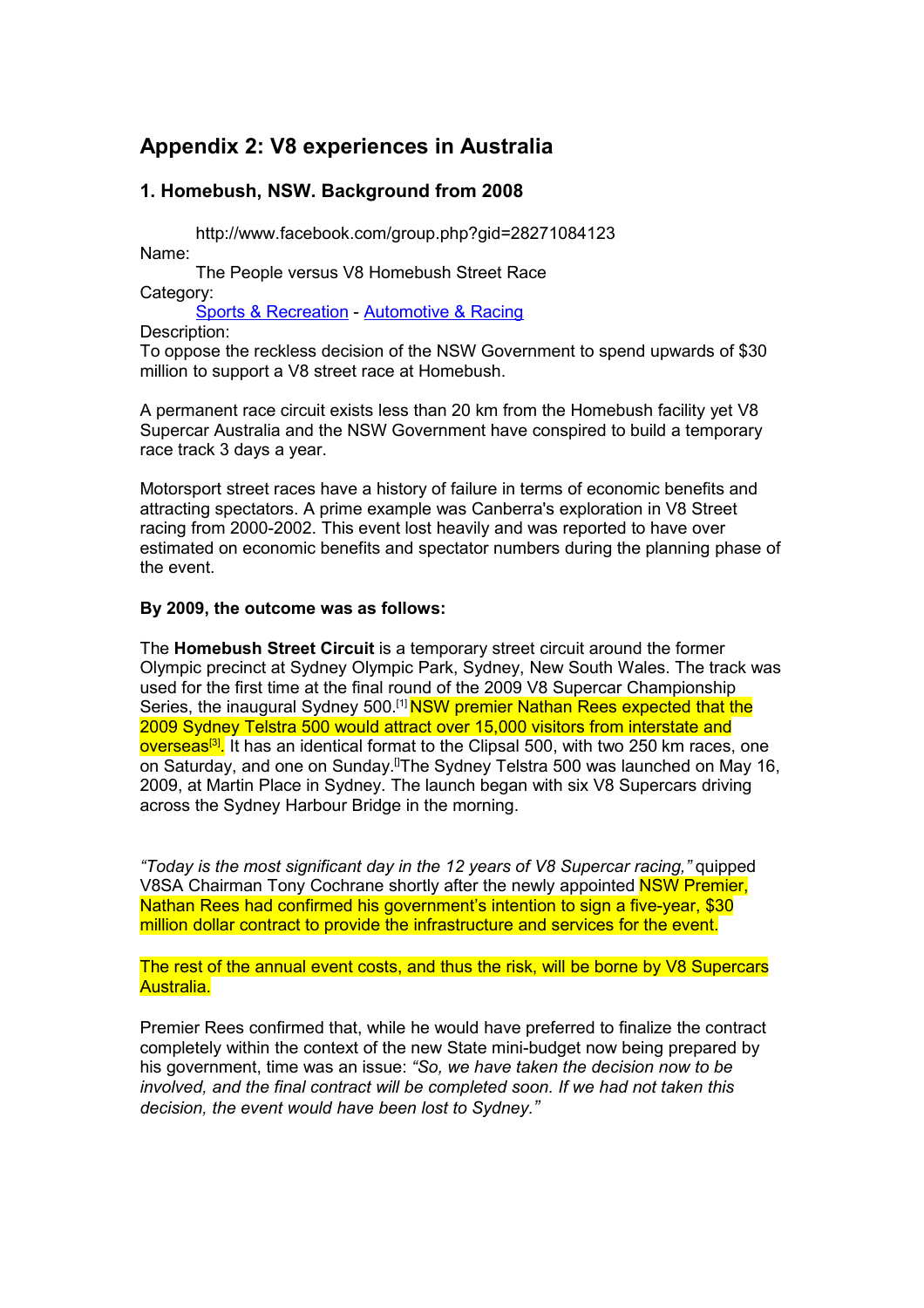### **2. Canberra, 2000 – 2002**

#### The justification:

The Assembly voted to appropriate [AU\\$](http://en.wikipedia.org/wiki/Australian_dollar)4.5million in capital works and AU\$2.5million for recurrent expenditure over five years to operate the event. This included the creation and removal of the concrete barriers that lined the circuit. Canberra Tourism and Events Corporation (CTEC) were given the responsibility of delivering the GMC 400 on time and within budget. The ACT Government perceived the following benefits of holding the event:

• attracting approximately 50,000 spectators in its first year;

• a rise in room occupancy rates of 12 percentage points with associated benefits to restaurants, retail and transport sectors;

• the creation of 150 full or part-time job equivalents;

• publicity for the national capital with the race being seen by 2.25 million national viewers and an estimated 85 million people internationally;

- publicity value in the first year of \$5.5 million; and
- an estimated \$52million in economic benefit over a five year period

#### The outcome:

Unfortunately, the Canberra 400 only lasted 3 of its 5 year contract. The main reason given for the cancellation of the contract was the amount of money being spent on the race. Kate Carnell's initial estimation on cost blew out as the years went on, and some Canberrans believed that this money was better spent elsewhere. The race wasn't making as much money as had been expected. The motels and hotels around Canberra were full and having the best winter period ever, but the crowd at the track dropped from 101,000 in 2000 to 89,000 in 2002.

### **3. MOTORSPORT: V8 Supercar realities laid bare**

http://www.carsales.com.au/news/2010/motorsport-v8-supercar-realities-laidbare-18992

A SWOT analysis is a strategic planning method used to evaluate the strengths, weaknesses, opportunities, and threats involved in a project or in a business venture.

V8SA breaks its \$426 million for last year down into six categories. Here they are, with the values V8SA claims for each: V8SC turnover \$110 million Teams racing turnover \$73 million Teams merchandise turnover \$24 million Non-V8SC event turnover \$118 million Television advertising revenue \$30 million Government support \$71 million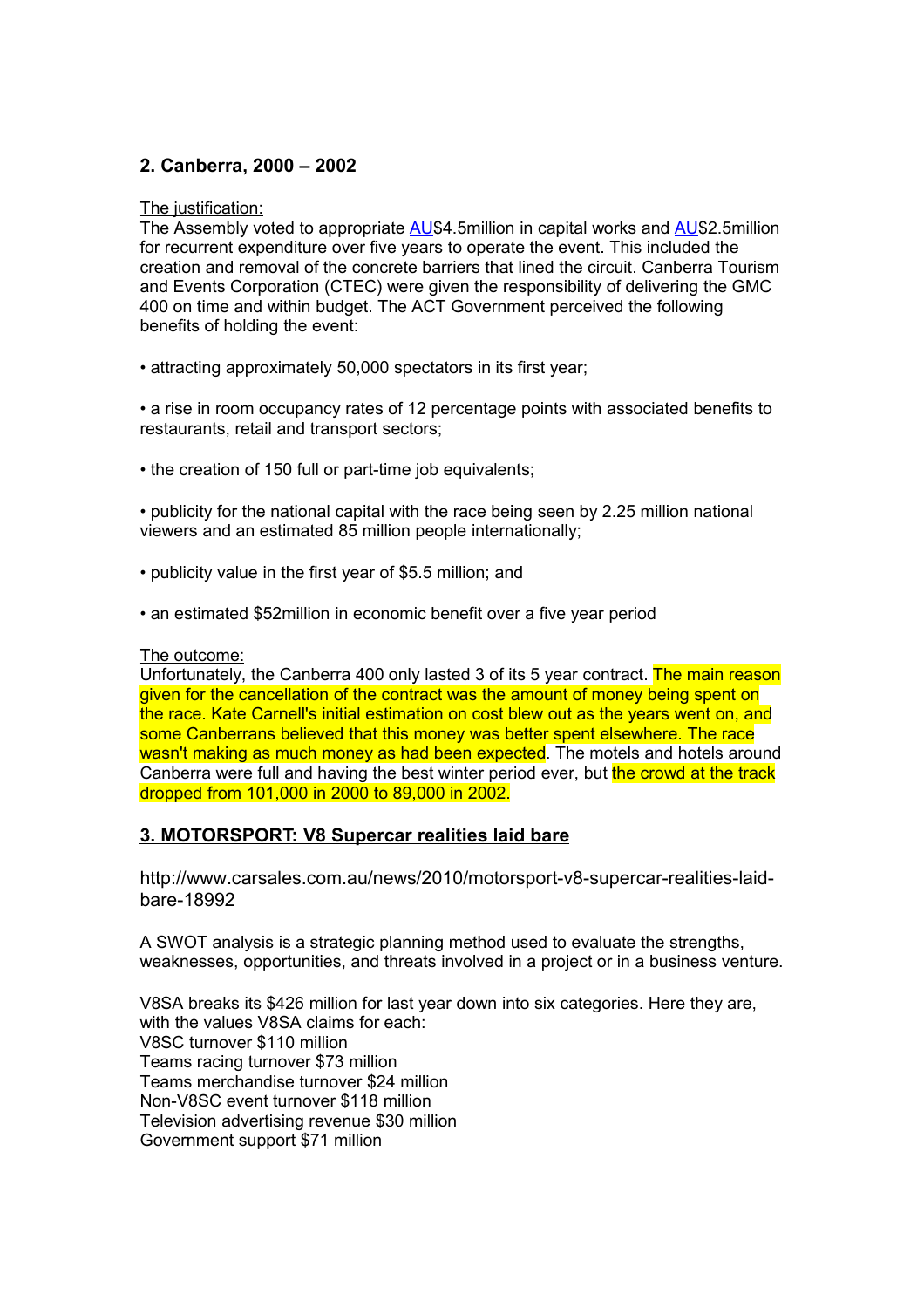27.7 per cent of the V8 Supercar "economy" -- or \$118 million -- is "Non-V8SC event turnover".

Government support of \$71 million represents 16.66 per cent of the V8 Supercar "**economy".** The figure is believable for last year, which saw the new Townsville and Sydney street races run for the first time.

Those two events involved a lot of government money upfront in construction and infrastructure costs. Those two events may have accounted, by our guess, for as much as \$45-50 million of the \$71 million. Which would still mean more than \$20 million of other government funding -- i.e. taxpayer monies -- going into V8 Supercar racing.

And most of that into street races, which have to be set up every year, rather than permanent venues which can be used all year round for many forms of motorsport.

The V8 Supercar SWOT rightly identifies lots of strengths -- including great product; strong local appeal; the quality of teams; the local TV package and strong TV ratings; that the sport's organisers are strategically strong and visionary; that there is a strong developing brand; a dedicated spectator/supporter base; and that it is a truly national sport. So lots of plusses that are well known and acknowledged.

The second column of the SWOT analysis, the weaknesses, reveals many of the points raised over several years and which are not generally, certainly not publicly, acknowledged by V8SA.

A few excerpts from that second column of the SWOT analysis, the weaknesses V8 Supercar sees in itself: TV ratings decreasing 9 per cent - 2008; V8SCA relationship with Ford, Holden, and Bigpond; middle management inability to service requirements (of platform sponsors); lack of fundamental business approach to key decision-making; poor NSW, specifically Sydney, market acceptance; environmental plan -- vehicle emissions not politically correct and not perceived green; dispute over IP of Ford/Holden cars; and reliance on government funding.

And so to the fourth and final column of the SWOT analysis -- the threats.

Here are a few V8SA sees: manufacturer support/relationships, company policy and policy changes; platform sponsor support/policy changes -- e.g. alcohol advertising restrictions; landscape changes -- rival sports, e.g. new soccer competition --Hyundai backing; TEGA (Touring Car Entrants Group of Australia) team implosion "infighting"; cost escalations of the series; SEL (Sports & Entertainment Ltd, 25 per cent owner of V8 Supercars Australia) position/shareholding/future plan; potential crowd problems at Bathurst; collapse of iconic or foundation teams through escalation of costs leading to destabilisation of the category; longevity of "V8 build" by traditional makers; and Ford and Holden parent company liquidity and viability.

#### **4. Townsville 2006 (the race ran for the first time in 2009)**

Queensland Sports Minister Andrew Fraser met key players wanting a race in the state's Far North city last Friday. The Queensland Government rejected the concept in early December as too costly, saying it was told the event -- proposed from '08 - would require a one-off capital injection of about \$11 million but finding that the initial capital works would cost \$24.7 million and that the government and the Townsville City Council would then have to contribute \$3 million a year each.